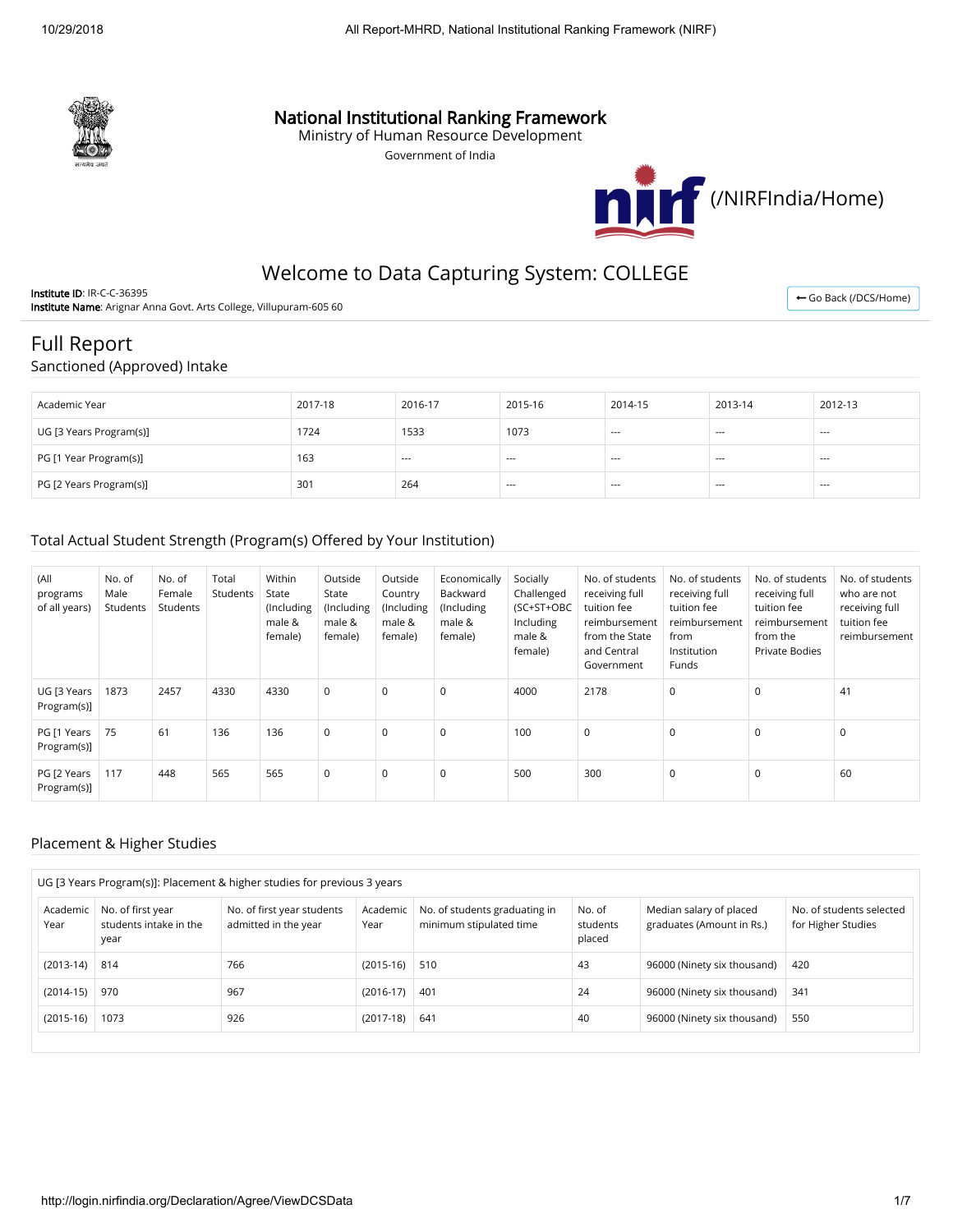| PG [1 year Program]: Placement & higher studies for previous 3 years |                                                     |                                                    |                  |                                                          |                              |                                                      |                                                |  |  |  |  |
|----------------------------------------------------------------------|-----------------------------------------------------|----------------------------------------------------|------------------|----------------------------------------------------------|------------------------------|------------------------------------------------------|------------------------------------------------|--|--|--|--|
| Academic<br>Year                                                     | No. of first year<br>students intake in the<br>year | No. of first year students<br>admitted in the year | Academic<br>Year | No. of students graduating in<br>minimum stipulated time | No. of<br>students<br>placed | Median salary of placed<br>graduates (Amount in Rs.) | No. of students selected<br>for Higher Studies |  |  |  |  |
| $(2015-16)$ 0                                                        |                                                     | 0                                                  | $(2015-16)$ 0    |                                                          | 0                            | 0 (Zero)                                             | 0                                              |  |  |  |  |
| $(2016-17)$                                                          | 163                                                 | 163                                                | $(2016-17)$ 152  |                                                          | 0                            | 0 (Zero)                                             | 20                                             |  |  |  |  |
| $(2017-18)$                                                          | 163                                                 | 133                                                | $(2017-18)$      | 123                                                      | 0                            | 0 (Zero)                                             | 15                                             |  |  |  |  |

#### PG [2 Years Program(s)]: Placement & higher studies for previous 3 years

| Academic<br>Year | No. of first year<br>students intake in the<br>year | No. of first year students<br>admitted in the year | Academic<br>Year | No. of students graduating in<br>minimum stipulated time | No. of<br>students<br>placed | Median salary of placed<br>graduates (Amount in Rs.) | No. of students selected<br>for Higher Studies |
|------------------|-----------------------------------------------------|----------------------------------------------------|------------------|----------------------------------------------------------|------------------------------|------------------------------------------------------|------------------------------------------------|
| $(2014-15)$      | 0                                                   | 0                                                  | $(2015-16)$ 0    |                                                          | U                            | 0 (Zero)                                             | v                                              |
| $(2015-16)$      | 242                                                 | 232                                                | $(2016-17)$      | 161                                                      |                              | 120000 (One lac twenty<br>thousand)                  | 140                                            |
| $(2016-17)$      | 264                                                 | 225                                                | $(2017-18)$      | 201                                                      |                              | 0 (Zero)                                             | 150                                            |

## Financial Resources: Utilised Amount for the Capital & Operational expenditure for previous 3 years

| Financial Year                                                                                                                                   | 2017-18                                                                                               | 2016-17                                                                                          | 2015-16                                                                                           |
|--------------------------------------------------------------------------------------------------------------------------------------------------|-------------------------------------------------------------------------------------------------------|--------------------------------------------------------------------------------------------------|---------------------------------------------------------------------------------------------------|
|                                                                                                                                                  | <b>Utilised Amount</b>                                                                                | Utilised Amount                                                                                  | <b>Utilised Amount</b>                                                                            |
| Annual Capital Expenditure on Academic Activities and Resources (excluding expenditure on buildings)                                             |                                                                                                       |                                                                                                  |                                                                                                   |
| Library                                                                                                                                          | 199896 (One lac Ninety nine thous<br>and eight hundred and ninety six o<br>nly)                       | 200000 (Two lacs only)                                                                           | 150000 (One lacs fifty thousand on<br>ly)                                                         |
| New Equipment for Laboratories                                                                                                                   | 216876 (Two lacs sixteen thousand<br>eight hundred and seventy six onl<br>y)                          | 179998 (One lac seventy nine thou<br>sand nine hundred ninety eight onl<br>y)                    | 189969 (One lac eighty nine thousa<br>nd nine hundred sixty nine only)                            |
| Other expenditure on creation of Capital Assets (excluding expenditure<br>on Land and Building)                                                  | 2048754 (Twenty lacs forty eight th<br>ousand seven hundred fifty four o<br>n y)                      | 175689 (One lacs seventy five thou<br>sand six hundred and eighty nine o<br>nly)                 | 4101136 (Fourty one lacs one thou<br>sand one hundred and thirty six on<br>ly)                    |
| Annual Operational Expenditure                                                                                                                   |                                                                                                       |                                                                                                  |                                                                                                   |
| Salaries (Teaching and Non Teaching staff)                                                                                                       | 126543787 (Twelve crores sixty five<br>lacs forty three thousand seven hu<br>ndred eighty seven only) | 106127522 (Ten crores sixty one la<br>cs twenty seven thousand five hun<br>dred twenty two only) | 94267956 (Nine crores forty two th<br>ousand sixty seven thousand nine<br>hundred fifty six only) |
| Maintenance of Academic Infrastructure or consumables, other running<br>expenditures etc. (excluding maintenance of hostels and allied services) | 20000 (twenty thousand)                                                                               | 2250000 (Twenty two lacs fifty thou<br>sand only)                                                | 1000 (one thousand)                                                                               |
| Seminars/Conferences/Workshops                                                                                                                   | 0 (zero)                                                                                              | 60000 (Sixty thousand only)                                                                      | 0 (zero)                                                                                          |

## PCS Facilities: Facilities of physically challenged students

| 1. Do your institution buildings have Lifts/Ramps?                                                                                                        | Yes, less than 40% of the buildings    |
|-----------------------------------------------------------------------------------------------------------------------------------------------------------|----------------------------------------|
| 2. Do your institution have provision for walking aids, includingwheelchairs and transportation from one building to another for handicapped<br>students? | Yes, in some of the buildings          |
| 3. Do your institution buildings have specially designed toilets for handicapped students?                                                                | Yes, more than 40% of the<br>buildings |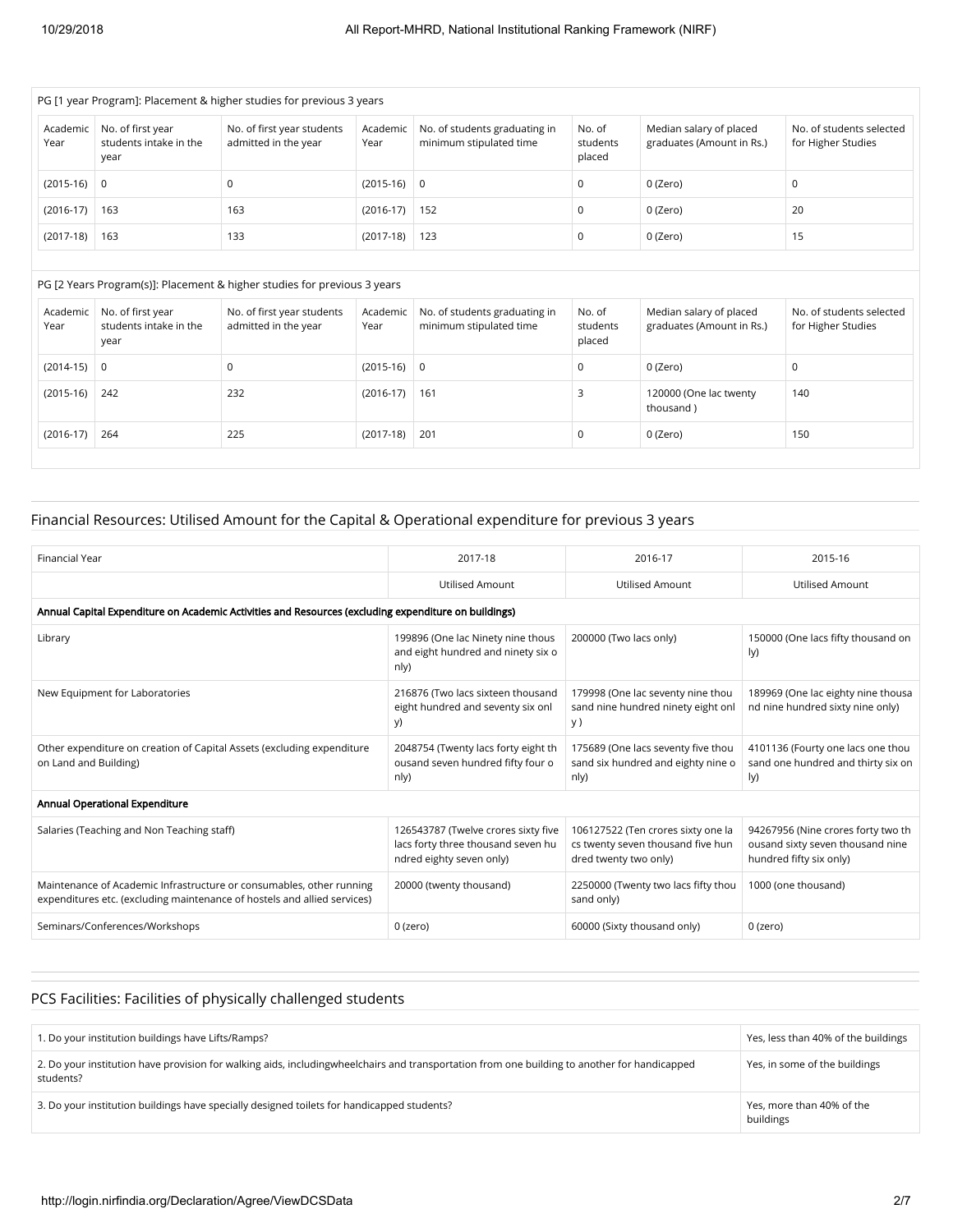### Faculty Details

| Srno           | Name                            | Age | Designation         | Gender | Qualification | Experience<br>(In Months) | Is Associated<br>Last Year | Currently working<br>with institution? | Joining<br>Date     | Leaving<br>Date          | Association<br>type    |
|----------------|---------------------------------|-----|---------------------|--------|---------------|---------------------------|----------------------------|----------------------------------------|---------------------|--------------------------|------------------------|
| $\mathbf{1}$   | A VENKATESAN                    | 45  | Assistant Professor | Male   | M. Phil       | 128                       | Yes                        | Yes                                    | $26 - 12 -$<br>2007 | $\overline{\phantom{a}}$ | Regular                |
| $\overline{2}$ | A DANIEL AROQUIARAJ             | 45  | Assistant Professor | Male   | M. Phil       | 110                       | Yes                        | Yes                                    | $21 - 02 -$<br>2011 | $\overline{\phantom{a}}$ | Regular                |
| 3              | A M AROKIA VIJAYA               | 43  | Assistant Professor | Female | M. Phil       | 36                        | Yes                        | Yes                                    | $12 - 08 -$<br>2016 | ---                      | Regular                |
| 4              | D RANGANATHAN                   | 41  | Assistant Professor | Male   | M. Phil       | 119                       | Yes                        | Yes                                    | $13 - 10 -$<br>2008 | $\overline{\phantom{a}}$ | Regular                |
| 5              | D SYLVA KERINA<br>CHRISTELLA    | 51  | Assistant Professor | Female | M. Phil       | 109                       | Yes                        | Yes                                    | $22 - 07 -$<br>2010 | $\overline{a}$           | Regular                |
| 6              | Dr A ANBUVEL                    | 42  | Assistant Professor | Male   | Ph.D          | 133                       | Yes                        | Yes                                    | $02 - 02 -$<br>2016 | $\overline{\phantom{a}}$ | Adhoc/<br>Contractual  |
| $\overline{7}$ | Dr A ANNAMALAI                  | 44  | Assistant Professor | Male   | Ph.D          | 38                        | Yes                        | Yes                                    | $01 - 10 -$<br>2015 | $\overline{\phantom{a}}$ | Regular                |
| 8              | Dr A AROUL DASSE                | 55  | Assistant Professor | Male   | Ph.D          | 128                       | Yes                        | Yes                                    | $26 - 12 -$<br>2007 | $\hspace{0.05cm} \ldots$ | Regular                |
| 9              | Dr A CLAUDE                     | 45  | Assistant Professor | Male   | Ph.D          | 90                        | Yes                        | Yes                                    | 13-08-<br>2012      | $\overline{\phantom{a}}$ | Regular                |
| 10             | Dr A LATHA KUMARI               | 51  | Assistant Professor | Female | Ph.D          | 119                       | Yes                        | Yes                                    | $13 - 10 -$<br>2008 | ---                      | Regular                |
| 11             | Dr A MADAVY                     | 49  | Associate Professor | Female | Ph.D          | 264                       | Yes                        | Yes                                    | $06-11-$<br>2007    | $\overline{\phantom{a}}$ | Regular                |
| 12             | Dr A NATARAJAN                  | 44  | Assistant Professor | Male   | Ph.D          | 133                       | Yes                        | Yes                                    | $03-02-$<br>2016    | $\overline{\phantom{a}}$ | Adhoc/<br>Contractual  |
| 13             | Dr A PRADEEP                    | 39  | Assistant Professor | Male   | Ph.D          | 118                       | Yes                        | Yes                                    | 07-09-<br>2011      | $\hspace{0.05cm} \ldots$ | Regular                |
| 14             | Dr A SUBRAMANI                  | 55  | Associate Professor | Male   | Ph.D          | 264                       | Yes                        | Yes                                    | $26 - 08 -$<br>1996 | $\overline{\phantom{a}}$ | Regular                |
| 15             | Dr A WILLIAM                    | 50  | Associate Professor | Male   | Ph.D          | 232                       | Yes                        | Yes                                    | $26 - 12 -$<br>1999 | $\overline{\phantom{a}}$ | Regular                |
| 16             | Dr B HAMEED BASHA               | 36  | Assistant Professor | Male   | Ph.D          | 131                       | Yes                        | Yes                                    | $01 - 02 -$<br>2017 | ---                      | Adhoc /<br>Contractual |
| 17             | Dr B KARTHIKEYAN                | 52  | Assistant Professor | Male   | Ph.D          | 128                       | Yes                        | Yes                                    | $26 - 12 -$<br>2007 | $\hspace{0.05cm} \ldots$ | Regular                |
| 18             | Dr B MANIVANNAN                 | 48  | Assistant Professor | Male   | Ph.D          | 151                       | Yes                        | Yes                                    | $07-10-$<br>2017    |                          | Adhoc/<br>Contractual  |
| 19             | Dr B RAJA RAJESWARI<br>JAYARANI | 41  | Assistant Professor | Female | Ph.D          | 91                        | Yes                        | Yes                                    | 28-02-<br>2011      |                          | Regular                |
| 20             | Dr B SAMINATHAN                 | 51  | Assistant Professor | Male   | Ph.D          | 106                       | Yes                        | Yes                                    | 08-09-<br>2011      | $\overline{\phantom{a}}$ | Regular                |
| 21             | Dr C LOURDU EDISON<br>RAJ       | 55  | Assistant Professor | Male   | Ph.D          | 37                        | Yes                        | Yes                                    | $01 - 10 -$<br>2015 |                          | Regular                |
| 22             | Dr C SELVARANI                  | 50  | Assistant Professor | Female | Ph.D          | 129                       | Yes                        | Yes                                    | $01 - 02 -$<br>2009 |                          | Regular                |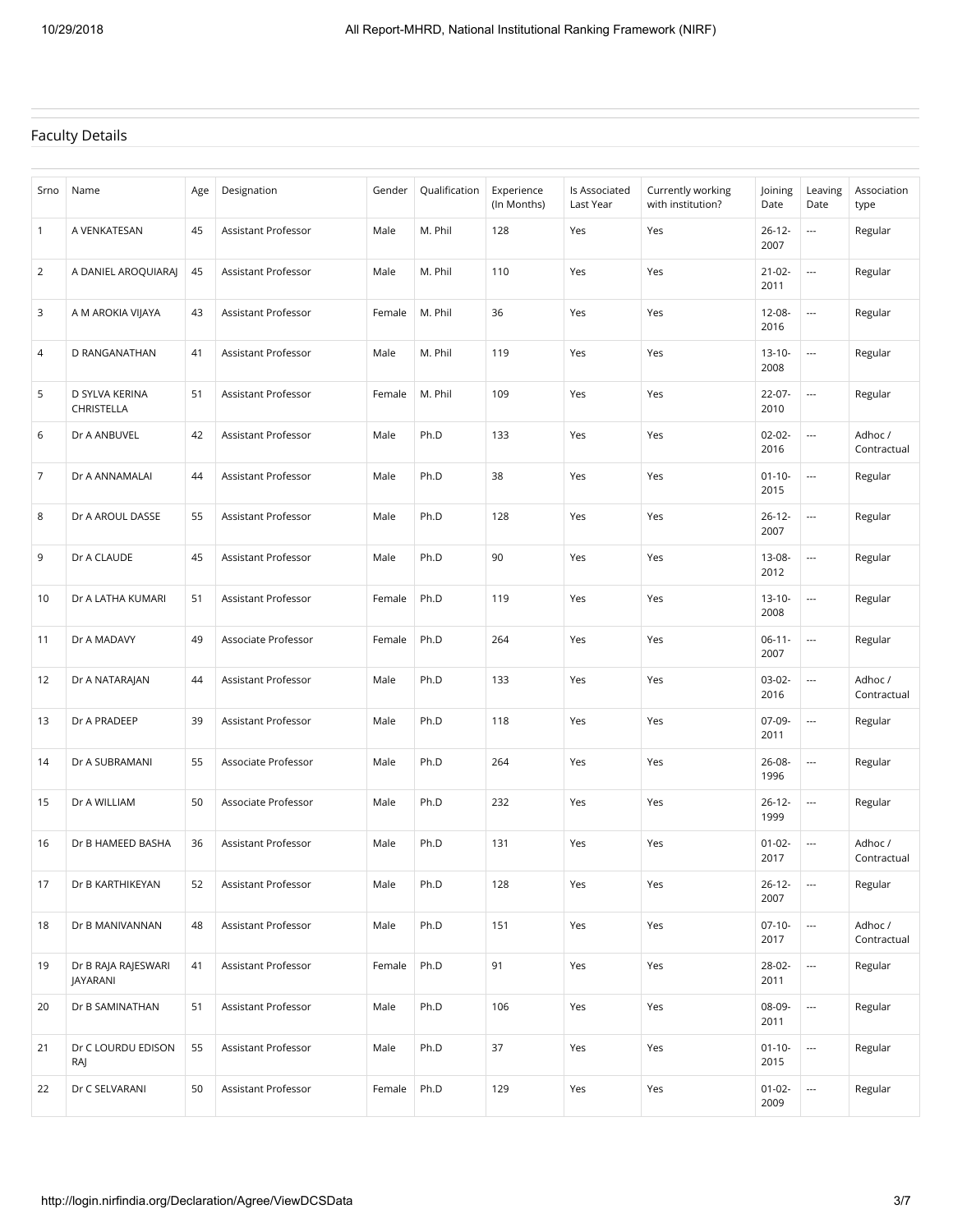| 23 | Dr C VIJAYAN                    | 56 | Associate Professor | Male   | Ph.D | 238 | Yes | Yes | $14 - 10 -$<br>1998 | $\cdots$                 | Regular                |
|----|---------------------------------|----|---------------------|--------|------|-----|-----|-----|---------------------|--------------------------|------------------------|
| 24 | Dr D GANESAN                    | 53 | Associate Professor | Male   | Ph.D | 264 | Yes | Yes | $26 - 08 -$<br>1996 | ---                      | Regular                |
| 25 | Dr D KARTHIKEYAN                | 43 | Assistant Professor | Male   | Ph.D | 128 | Yes | Yes | $04-03-$<br>2016    | ---                      | Adhoc /<br>Contractual |
| 26 | Dr D MANIKANDAN                 | 43 | Assistant Professor | Male   | Ph.D | 109 | Yes | Yes | 09-07-<br>2009      | $\hspace{0.05cm} \ldots$ | Regular                |
| 27 | Dr D RAJA RAJESWARI             | 56 | Assistant Professor | Female | Ph.D | 128 | Yes | Yes | $26 - 12 -$<br>2007 | ---                      | Regular                |
| 28 | Dr D RAMESH                     | 43 | Assistant Professor | Male   | Ph.D | 37  | Yes | Yes | $05-10-$<br>2015    | $\hspace{0.05cm} \ldots$ | Regular                |
| 29 | Dr E MANIKANNAN                 | 43 | Assistant Professor | Male   | Ph.D | 140 | Yes | Yes | $05-03-$<br>2016    | ---                      | Adhoc /<br>Contractual |
| 30 | Dr E SUZANNE MARIE<br>NAPOLION  | 51 | Assistant Professor | Female | Ph.D | 90  | Yes | Yes | 08-08-<br>2013      |                          | Regular                |
| 31 | Dr G BOOPATHY                   | 54 | Associate Professor | Male   | Ph.D | 238 | Yes | Yes | $15 - 10 -$<br>1998 | $\sim$                   | Regular                |
| 32 | Dr G GUNASEKAR                  | 41 | Assistant Professor | Male   | Ph.D | 90  | Yes | Yes | 24-05-<br>2004      | ---                      | Regular                |
| 33 | Dr G SATHYA                     | 47 | Assistant Professor | Female | Ph.D | 109 | Yes | Yes | 09-07-<br>2010      | ---                      | Regular                |
| 34 | Dr K ANANDHI                    | 42 | Assistant Professor | Female | Ph.D | 133 | Yes | Yes | $22 - 03 -$<br>2017 | ---                      | Adhoc/<br>Contractual  |
| 35 | Dr K DEVANADHAN                 | 37 | Assistant Professor | Male   | Ph.D | 131 | Yes | Yes | $07 - 02 -$<br>2017 | ---                      | Adhoc /<br>Contractual |
| 36 | Dr K KALAICHELVI                | 53 | Assistant Professor | Female | Ph.D | 128 | Yes | Yes | $26 - 12 -$<br>2007 | $\hspace{0.05cm} \ldots$ | Regular                |
| 37 | Dr K<br>KANAGASABAPATHY         | 51 | Associate Professor | Male   | Ph.D | 238 | Yes | Yes | $22 - 10 -$<br>1998 | ---                      | Regular                |
| 38 | Dr K KUMARAN                    | 40 | Assistant Professor | Male   | Ph.D | 131 | Yes | Yes | $03-02-$<br>2016    |                          | Adhoc/<br>Contractual  |
| 39 | Dr K PARTHASARATHI              | 48 | Assistant Professor | Male   | Ph.D | 190 | Yes | Yes | $02 - 02 -$<br>2016 | ---                      | Adhoc/<br>Contractual  |
| 40 | Dr K PRAKASH                    | 42 | Assistant Professor | Male   | Ph.D | 106 | Yes | Yes | 12-08-<br>2012      | $\hspace{0.05cm} \ldots$ | Regular                |
| 41 | Dr K R RAJENDIRAN               | 49 | Assistant Professor | Male   | Ph.D | 138 | Yes | Yes | $07-02-$<br>2017    |                          | Adhoc /<br>Contractual |
| 42 | Dr K S SATHEESH<br><b>KUMAR</b> | 42 | Associate Professor | Male   | Ph.D | 208 | Yes | Yes | $31 - 08 -$<br>2000 | $\overline{\phantom{a}}$ | Regular                |
| 43 | Dr K SAMBATH KUMAR              | 43 | Assistant Professor | Male   | Ph.D | 128 | Yes | Yes | $26 - 12 -$<br>2007 |                          | Regular                |
| 44 | Dr K SETTU                      | 53 | Associate Professor | Male   | Ph.D | 238 | Yes | Yes | $14 - 10 -$<br>1998 | $\overline{\phantom{a}}$ | Regular                |
| 45 | Dr L PANDIYAN                   | 44 | Assistant Professor | Male   | Ph.D | 140 | Yes | Yes | $10-10-$<br>2017    | $\overline{\phantom{a}}$ | Adhoc/<br>Contractual  |
| 46 | Dr L RAVISHANKAR                | 54 | Associate Professor | Male   | Ph.D | 264 | Yes | Yes | 27-08-<br>1996      |                          | Regular                |
| 47 | Dr M<br>KALIYAMOORTHY           | 54 | Associate Professor | Male   | Ph.D | 238 | Yes | Yes | 03-07-<br>2000      | $\overline{\phantom{a}}$ | Regular                |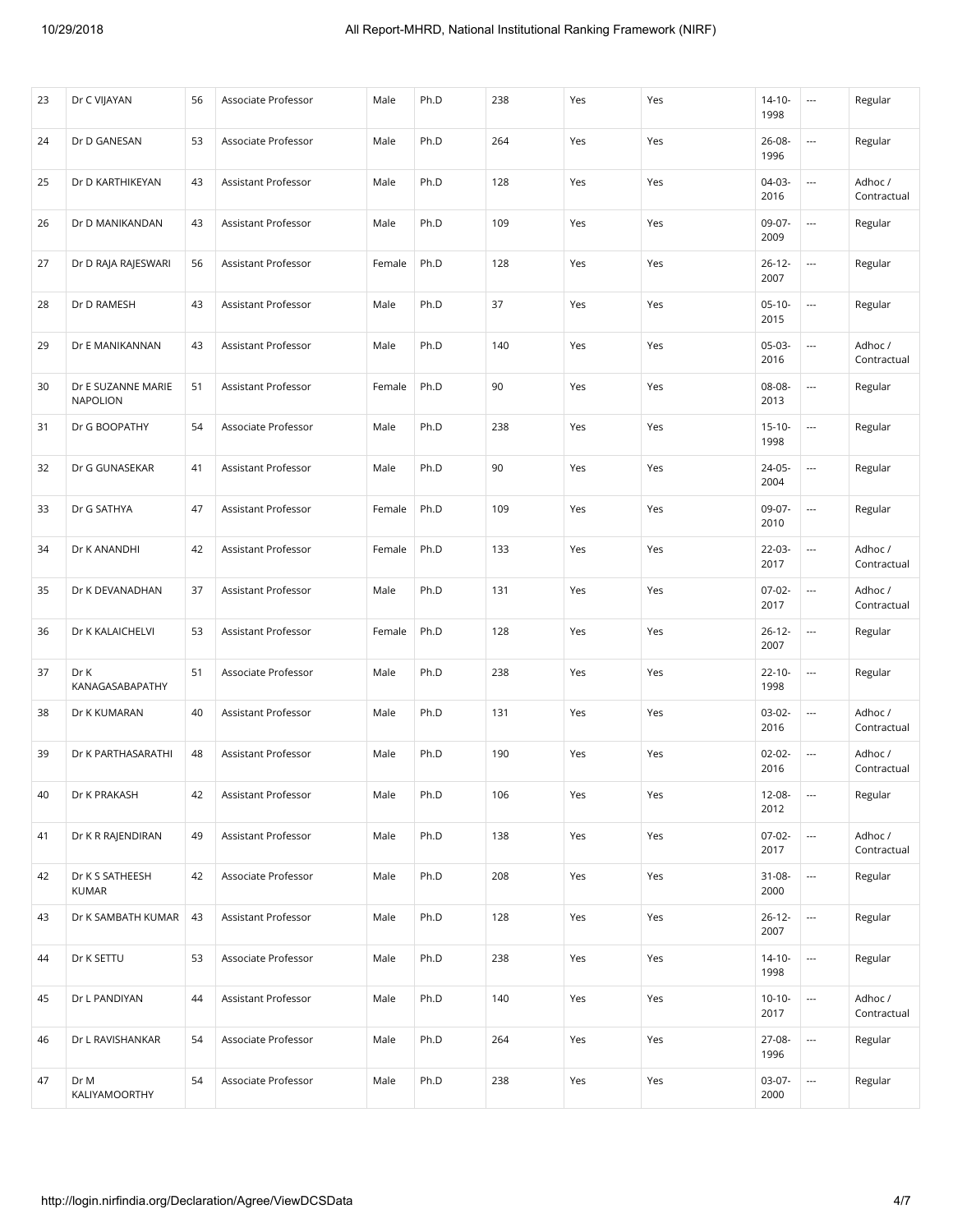| 48 | Dr M RAJAVEL              | 43 | Assistant Professor                              | Male   | Ph.D | 37  | Yes | Yes | $06-11-$<br>2015    | $\overline{\phantom{a}}$ | Regular                |
|----|---------------------------|----|--------------------------------------------------|--------|------|-----|-----|-----|---------------------|--------------------------|------------------------|
| 49 | Dr M RAJENDRAN            | 56 | Assistant Professor                              | Male   | Ph.D | 178 | Yes | Yes | $12 - 10 -$<br>2017 | ---                      | Adhoc/<br>Contractual  |
| 50 | Dr M SENTHILKUMAR         | 46 | Assistant Professor                              | Male   | Ph.D | 133 | Yes | Yes | $02 - 02 -$<br>2016 | ---                      | Adhoc/<br>Contractual  |
| 51 | Dr M SIVARAMAN            | 47 | Assistant Professor                              | Male   | Ph.D | 118 | Yes | Yes | $03-07-$<br>2009    |                          | Regular                |
| 52 | Dr N ASHOK KUMAR          | 42 | Assistant Professor                              | Male   | Ph.D | 118 | Yes | Yes | $13 - 10 -$<br>2008 | ---                      | Regular                |
| 53 | Dr N PARIMALA             | 40 | Assistant Professor                              | Female | Ph.D | 38  | Yes | Yes | $01 - 08 -$<br>2016 |                          | Regular                |
| 54 | Dr P<br>DHANDAYUTHAPANI   | 39 | Assistant Professor                              | Male   | Ph.D | 90  | Yes | Yes | 08-08-<br>2012      | ---                      | Regular                |
| 55 | Dr P HAJASHARIF           | 37 | Assistant Professor                              | Male   | Ph.D | 145 | Yes | Yes | $12 - 10 -$<br>2017 |                          | Adhoc /<br>Contractual |
| 56 | Dr P MANI                 | 57 | Dean / Principal / Director /<br>Vice Chancellor | Male   | Ph.D | 370 | Yes | Yes | $19 - 11 -$<br>1987 | ---                      | Regular                |
| 57 | Dr P RAVINDIRAN           | 37 | Assistant Professor                              | Male   | Ph.D | 109 | Yes | Yes | $21 - 07 -$<br>2010 | ---                      | Regular                |
| 58 | Dr P SHAKILA              | 44 | Assistant Professor                              | Female | Ph.D | 133 | Yes | Yes | $02 - 02 -$<br>2016 | ---                      | Adhoc/<br>Contractual  |
| 59 | Dr R ASOKAN               | 46 | Assistant Professor                              | Male   | Ph.D | 128 | Yes | Yes | $26 - 12 -$<br>2007 |                          | Regular                |
| 60 | Dr R EZHILARASI           | 38 | Assistant Professor                              | Female | Ph.D | 90  | Yes | Yes | 28-02-<br>2011      | ---                      | Regular                |
| 61 | Dr R MANAVALAN            | 45 | Assistant Professor                              | Male   | Ph.D | 37  | Yes | Yes | $05-11-$<br>2015    |                          | Regular                |
| 62 | Dr R SARAVANAN            | 44 | Assistant Professor                              | Male   | Ph.D | 133 | Yes | Yes | $02 - 02 -$<br>2016 | ---                      | Adhoc/<br>Contractual  |
| 63 | Dr R SHUNMUGATHAI         | 41 | Assistant Professor                              | Female | Ph.D | 37  | Yes | Yes | 28-07-<br>2015      |                          | Regular                |
| 64 | Dr R SIVASANKARI          | 35 | Assistant Professor                              | Female | Ph.D | 37  | Yes | Yes | $11 - 08 -$<br>2016 | ---                      | Regular                |
| 65 | Dr S ARAVAZHI             | 46 | Assistant Professor                              | Male   | Ph.D | 128 | Yes | Yes | $26 - 12 -$<br>2007 |                          | Regular                |
| 66 | Dr S DHANAM               | 45 | Assistant Professor                              | Female | Ph.D | 128 | Yes | Yes | $26 - 12 -$<br>2007 | ---                      | Regular                |
| 67 | Dr S LAKSHMI              | 45 | Assistant Professor                              | Female | Ph.D | 118 | Yes | Yes | $26 - 12 -$<br>2007 |                          | Regular                |
| 68 | Dr S LAKSHMI<br>NARAYANAN | 51 | Assistant Professor                              | Male   | Ph.D | 128 | Yes | Yes | $02 - 10 -$<br>2008 |                          | Regular                |
| 69 | Dr S MAHAVISHNU           | 53 | Associate Professor                              | Male   | Ph.D | 250 | Yes | Yes | 04-07-<br>2000      |                          | Regular                |
| 70 | Dr S MURUGAN              | 44 | Assistant Professor                              | Male   | Ph.D | 145 | Yes | Yes | $02 - 02 -$<br>2017 | ---                      | Adhoc/<br>Contractual  |
| 71 | Dr S<br>SACHITHANANTHAM   | 43 | Assistant Professor                              | Male   | Ph.D | 109 | Yes | Yes | $03-11-$<br>2015    | ---                      | Regular                |
| 72 | Dr S SRIDHAR              | 40 | Assistant Professor                              | Male   | Ph.D | 127 | Yes | Yes | $02 - 02 -$<br>2016 | ---                      | Adhoc /<br>Contractual |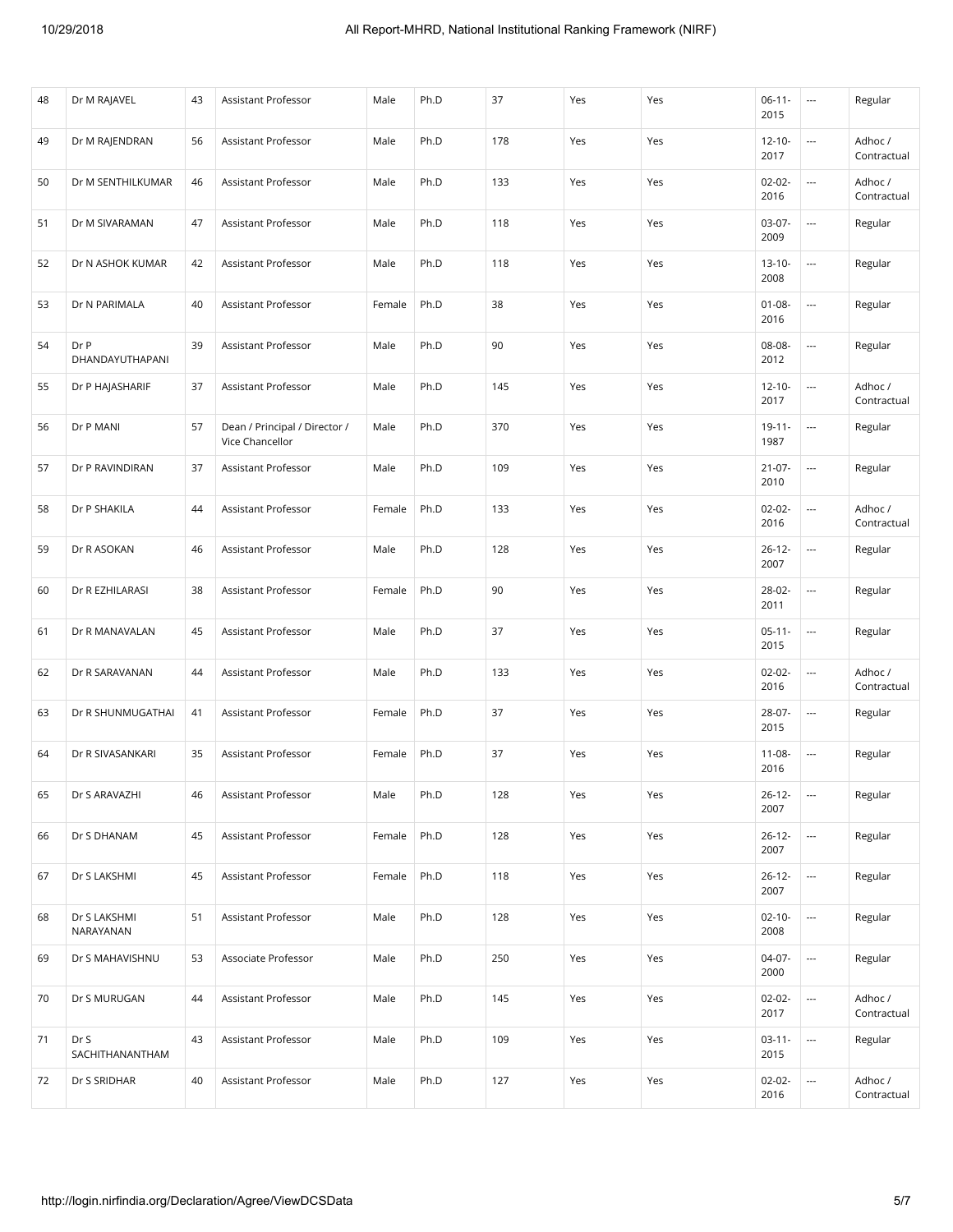| 73 | Dr S SUDARKODI        | 48 | Assistant Professor | Female | Ph.D    | 90  | Yes | Yes | $03-03-$<br>2011    | $\overline{\phantom{a}}$ | Regular                |
|----|-----------------------|----|---------------------|--------|---------|-----|-----|-----|---------------------|--------------------------|------------------------|
| 74 | Dr S SURESH           | 46 | Assistant Professor | Male   | Ph.D    | 37  | Yes | Yes | $27-07-$<br>2015    | $\sim$                   | Regular                |
| 75 | Dr S YASODHAI         | 46 | Assistant Professor | Female | Ph.D    | 110 | Yes | Yes | $16-07-$<br>2010    | $\sim$                   | Regular                |
| 76 | Dr T MANIKANDAN       | 42 | Assistant Professor | Male   | Ph.D    | 118 | Yes | Yes | $13 - 10 -$<br>2008 | ---                      | Regular                |
| 77 | Dr T N GEETHA         | 56 | Assistant Professor | Female | Ph.D    | 128 | Yes | Yes | $27 - 01 -$<br>2008 | $\sim$                   | Regular                |
| 78 | Dr T RANI             | 47 | Assistant Professor | Female | Ph.D    | 37  | Yes | Yes | $27-07-$<br>2015    | $\hspace{0.05cm} \ldots$ | Regular                |
| 79 | Dr V KALAISELVI       | 45 | Assistant Professor | Female | Ph.D    | 118 | Yes | Yes | $10-02-$<br>2017    | ---                      | Adhoc /<br>Contractual |
| 80 | Dr V VAITHIYANATHAN   | 38 | Assistant Professor | Male   | Ph.D    | 118 | Yes | Yes | $13 - 10 -$<br>2008 | $\overline{a}$           | Regular                |
| 81 | E EZHILMATHI          | 42 | Assistant Professor | Female | M. Phil | 118 | Yes | Yes | $10 - 11 -$<br>2008 | $\hspace{0.05cm} \ldots$ | Regular                |
| 82 | <b>G RAVICHANDRAN</b> | 47 | Assistant Professor | Male   | M. Phil | 110 | Yes | Yes | $16-07-$<br>2010    | $\hspace{0.05cm} \ldots$ | Regular                |
| 83 | Dr G SAKTHIVEL        | 45 | Assistant Professor | Male   | Ph.D    | 129 | Yes | Yes | $26 - 12 -$<br>2007 | $\sim$                   | Regular                |
| 84 | J SRIDEVI             | 44 | Assistant Professor | Female | M. Phil | 128 | Yes | Yes | $27 - 01 -$<br>2008 | $\sim$                   | Regular                |
| 85 | Dr K ANBUMOZHI        | 56 | Assistant Professor | Female | Ph.D    | 129 | Yes | Yes | $26 - 12 -$<br>2007 | $\sim$                   | Regular                |
| 86 | M CHINNADURAI         | 34 | Assistant Professor | Male   | M. Phil | 37  | Yes | Yes | $10 - 08 -$<br>2016 | $\hspace{0.05cm} \ldots$ | Regular                |
| 87 | M LAKSHMANAN          | 41 | Assistant Professor | Male   | M. Phil | 90  | Yes | Yes | 19-04-<br>2012      | $\sim$                   | Regular                |
| 88 | R RAVI                | 55 | Associate Professor | Male   | M. Phil | 238 | Yes | Yes | 02-08-<br>2016      | $\hspace{0.05cm} \ldots$ | Regular                |
| 89 | S JEYANTHI            | 37 | Assistant Professor | Female | M. Phil | 118 | Yes | Yes | 09-07-<br>2009      | $\sim$                   | Regular                |
| 90 | Dr S KUMARAGURU       | 47 | Assistant Professor | Male   | Ph.D    | 109 | Yes | Yes | 09-07-<br>2009      | $\overline{\phantom{a}}$ | Regular                |
| 91 | S PARAMESWARI         | 37 | Assistant Professor | Female | M. Phil | 109 | Yes | Yes | $21 - 07 -$<br>2010 | $\overline{\phantom{a}}$ | Regular                |
| 92 | S RAMESH              | 46 | Assistant Professor | Male   | M. Phil | 109 | Yes | Yes | 09-07-<br>2009      | $\overline{\phantom{a}}$ | Regular                |
| 93 | T BHARATHI            | 46 | Assistant Professor | Female | M. Phil | 128 | Yes | Yes | $26 - 12 -$<br>2007 | ---                      | Regular                |
| 94 | V HARIHARAN           | 35 | Assistant Professor | Male   | M. Phil | 37  | Yes | Yes | $01 - 03 -$<br>2016 | $\overline{\phantom{a}}$ | Regular                |
| 95 | V S ARULMANI          | 33 | Assistant Professor | Female | M. Phil | 37  | Yes | Yes | $19-10-$<br>2015    | $\overline{\phantom{a}}$ | Regular                |
| 96 | V SUNDARAVADIVELU     | 54 | Associate Professor | Male   | M. Phil | 208 | Yes | Yes | 14-06-<br>2017      |                          | Regular                |
| 97 | Dr V VIJAYARANGAM     | 40 | Assistant Professor | Male   | Ph.D    | 90  | No  | Yes | 12-09-<br>2018      | $\overline{\phantom{a}}$ | Regular                |